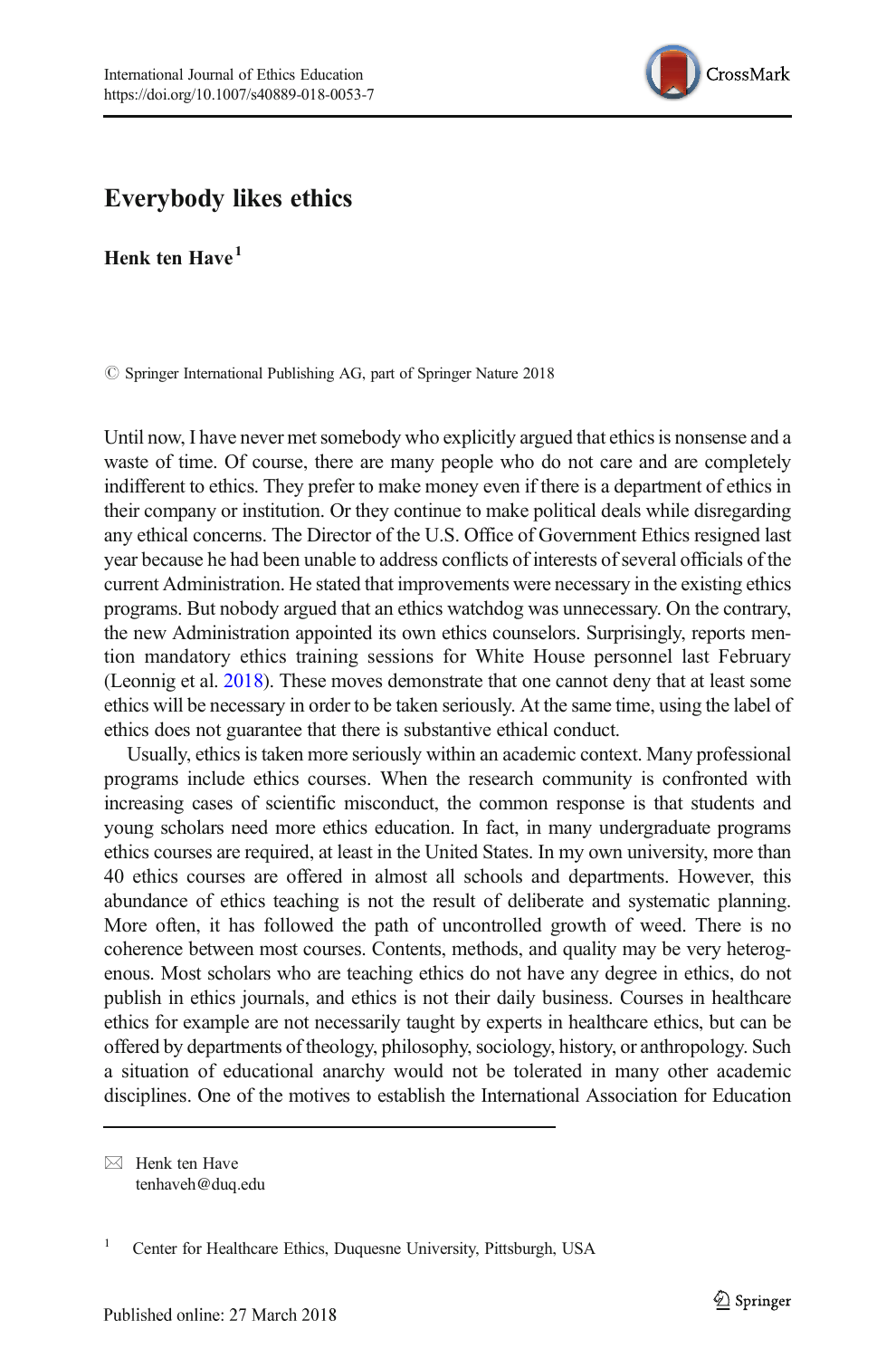in Ethics (IAEE) in 2011 was to bring more scientific rigor into the field of ethics education. Teaching ethics is not an amateur hobby. It is a professional activity that requires expertise and practical experience. It is also a discipline where knowledge is tested, experiences exchanged, and new ideas and innovative practices are systematically examined.

This issue of the journal includes contributions that illustrate the need for professionality in ethics education. It also shows the difficulties and problems involved in developing ethics teaching programs. Pierre Mallia describes the development of the Master of Science in Clinical Ethics and Law in Malta (Mallia [2018\)](#page-2-0). Ethics teaching in his country used to be the exclusive domain of the Faculty of Theology that since years has been offering a MA program in Bioethics. The Medical School in the same university felt the need to focus on specific demands in clinical ethics that were insufficiently addressed in the theological MA program. Efforts to create a common program with a shared core failed to materialize. While it is often argued that bioethics is necessarily an interdisciplinary undertaking, there was no cooperation between disciplines here at all. Instead, the Medical School created its own program focused on clinical ethics. In order to make this a successful strategy, they have to separate bioethics and clinical ethics as different disciplines. In fact, this strategy is based on the current movement in the United States to promote clinical ethics into a separate profession. The reasons to do this in the U.S. are purely economic. Ethics consultants are the only professionals working in hospital settings that are not certified. Job prospects and salaries are therefore jeopardized. Only when clinical ethicists are certified they will be able to bill for their services. Looking beyond the economic perspective, the divorce between bioethics and clinical ethics can be seriously questioned. One of the implications is that clinical ethics becomes a paramedical activity, a health service that facilitates the flow of medical productivity without raising broad and critical questions concerning health and healthcare. Bioethical discourse emerged in the 1960s and 1970s because of dissatisfaction with medical science and technology. Critical questions were asked about professional power, the influence of the drug industry, medicalization of society, and social determinants of health. Such questions have become completely irrelevant in the context of clinical ethics consultation. What matters are competencies and skills that are billable within the healthcare industry.

The contribution of Leona Litterst and colleagues from the University of Tübingen in Germany provides another perspective on ethics teaching (Litterst et al. [2018\)](#page-2-0). The authors strongly emphasize the need for interdisciplinarity. In addressing a topic like ageing and biogerontology, multiple disciplines need to cooperate in order to clarify the relevant ethical issues. The authors also demonstrate that bioethical analysis should be united with critical reflection. The focus should not merely be on competencies, skills and practical applications of information. What Litterst and colleagues call "moral cognitive ability" will be the result of careful planning and step by step instruction. It will also be the result of how courses are arranged and conducted, especially stimulating intergenerational dialogue. But it will most of all be the result of a teaching content that encourages critical understanding. The objective of understanding requires a broader approach, not merely focused on solving problems or providing recommendations, but discussing for example issues of responsibility and the current concept of age within a societal context, and asking philosophical questions concerning a good life in